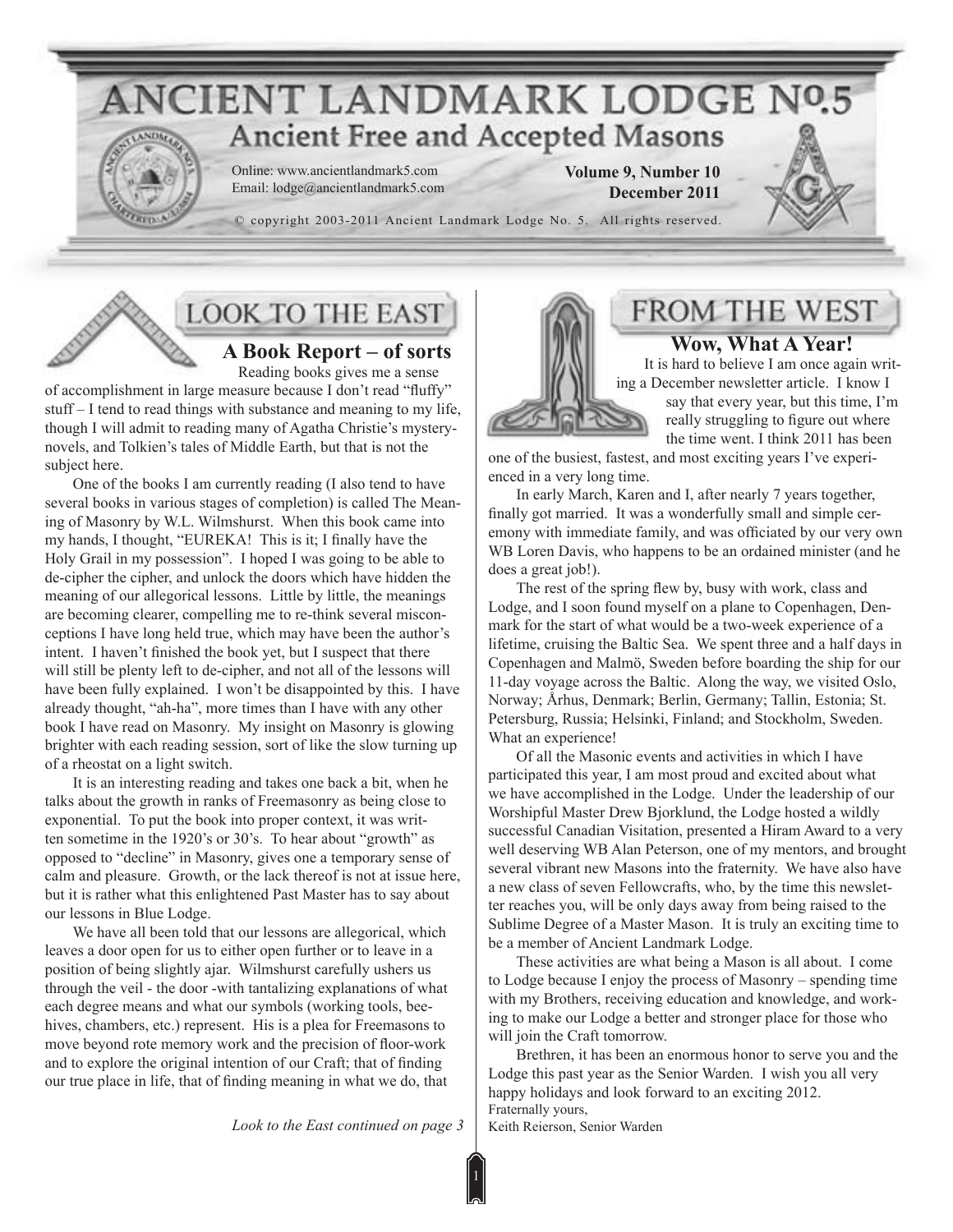

## **FROM THE SOUTH**

**Fellowcraft Degree** Our most recent Fellowcraft degree featured a number of innovations, and I wanted to take a moment to express my thanks to everyone involved. For those who

didn't attend, we held the degree at the Triune Temple on Iglehart Avenue in St. Paul. It's a traditional Second Degree Lodge building, complete with the architecture, and is also on the National Historic Register. While I love our Lodge building, it was indeed a pleasure to be able to watch the degree in a setting that allowed our newest members to visualize the lessons taught in the degree to an extent we haven't had in the past.

We also divided up one of the lectures among several of our officers. Those of you familiar with the degree will probably know which lecture I'm referring to. The Brothers who undertook their parts put in a great deal of work and, although I've thanked them several times, I wanted to do it again. Thank you Danny, Jeremy, Terry, and Johnnie. You did a fantastic job.

More than using my bully pulpit to thank our Brothers for such a great job though, I wanted to ruminate a bit on why we broke up the lecture the way we did. For many years now I've heard many Brothers express awe at those who could deliver the entire Senior Deacon's lecture in the Second Degree. The awe stems from admiration at those who can undertake the work, but there is also a sense that the lecture is too big a job for one person. I know this feeling. I've had it before.

Once I started the work, however, I realized that it wasn't so bad, after all. Yes, there is a lot of information and some peculiar words, but it can be done. Sometimes all that's needed is a reason to begin. The Greeks used to say, "Well begun is half done." And so, the main reason we decided to break up the lecture was to give more people a chance to see the possibilities. I think it worked and I hope everyone enjoyed the degree as much as I did. Until next time.

Joe Amos Junior Warden

## **LOOKING AHEAD**

#### **Master Masons Degree**

Saturday, December 3. 8:00 AM Coffee and donuts

**Stated Communication**

Thursday, December 8. 6:00 PM Dinner - 7:00 PM Meeting

2



## **LODGE EDUCATION OFFICER**

Barnes A. Sharitt, Jr. It is with pleasure that the

Masonic year is completed. This year we have shared a journey through the byways and paths of the Craft, in which all of us have participated and learned more than what we knew when the year began. To all who have participated during the year, may I express appreciation for your cooperation. May 2012 be another year of enlightenment for all of us.

The accompanying article was published by WB Ed Halpaus as Number 315, January 31, 2011 in his column "Old LEO Letters and Talks." WB Ed is the Junior Grand Steward of the Grand Lodge AF&AM of Minnesota. It is with his permission that this column is printed below. I have the pleasure to share the following article with you:

"It seems that there is always interest in the ceremonies and degrees within the various jurisdictions of Freemasonry throughout the world. Below is some information from Freemasons' Guide and Compendium regarding the Greater and Lesser Lights from England about the time the book was written in 1950. I'm not sure it's still the way Brother Bernard Jones describes it, but it may be.

The Greater and the Lesser Lights

 In the eighteenth century the 'Moderns' at first regarded their three big candles carried in high candlesticks as the three great lights, the purpose of which was "not only to show the due course of the sun which rises in the east, has its meridian in the south and declension in the west, but also to light men to, at and from their labor " and also to represent "The Sun, Moon and the Master of the Lodge."

 The 'Antients' took a less obvious view of the matter; to them the three great lights were the Volume of the Sacred Law, the Square and Compasses, while the three lesser lights were the candles of the Master and his Wardens. To the 'Moderns' the Volume of the Sacred Law, the Square and Compasses were known as the 'furniture' of the lodge; they are still often known in that way. Probably by the end of the century many of the 'Modern' lodges had come to look at the matter differently, and we find the Lodge of Reconciliation, after the union, adopting the 'Antient' practice as to the great lights, and agreeing that the three lesser lights are situated in the east, south, and west, and are meant to represent the sun, moon, and Master of the lodge.

 In the old lodges the candles were arranged to form a triangle on the Floor of the lodge, a position which they still occupy in a few of the older Lodges, but mostly nowadays (an arrangement dating back to the early nineteenth century) the candles are at the side of the Master and the two Wardens, where the three tall candlesticks seem to do duty for the three tall pillars present in the old lodges. There does not appear to be any reason why the candlestick should be on the left or right of a pedestal, and, although the right side is the more general, the left is the more convenient so far as the work with the Candidate is concerned.

In some old French lodges there was a custom of using nine candles in the Third Degree only, in three clusters of three each, retaining the triangular arrangement. Apart from this, it is not thought that there was ever a custom of arranging the candles in different ways to indicate the degree in which the lodge was work-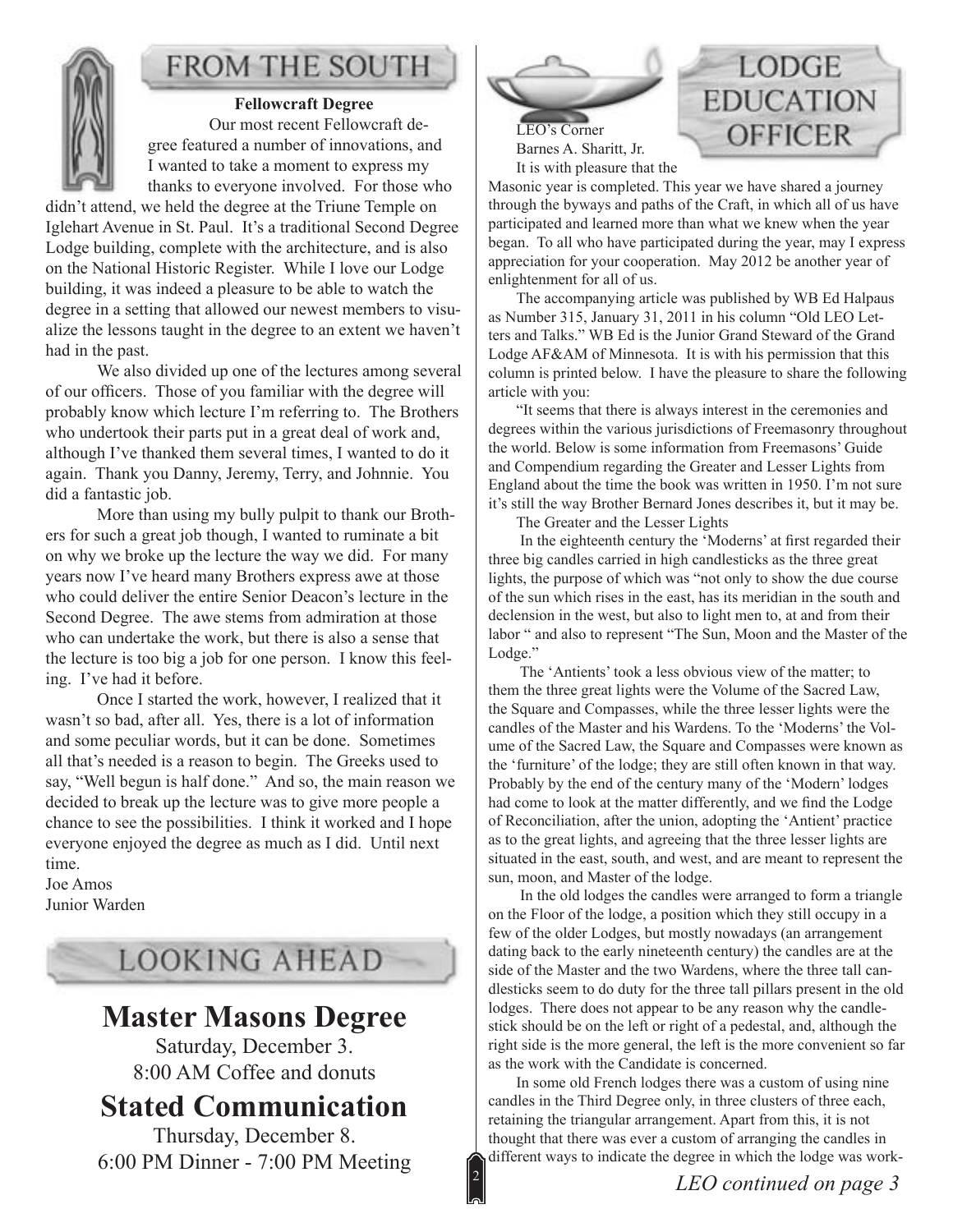#### *LEO... cont. from page 2*

ing.

In existing old lodges there must be great diversity with regard to the positions of the candles and with regard to the customs associated with them. For example, in the Lodge of Love and Honour, No. 75, Falmouth, founded in 1751, the candle in the east is lit before the Master enters the lodge. The lodge having been opened, the Wardens approach the Master's light with their candles, light them, return and place them in position, and resume their chairs. The candles stand out on the floor, Candidate passing between them and the pedestals."



of discovering the Ancient Mysteries which the enlightened people throughout history have aspired to find. Great stuff!

I truly wish that I could go back about 30 years and add Freemasonry to my life. If I did that, I would also like to have this book and doubtless others that I could read and embed into my psyche BEFORE stepping into the line of officers. Had I done that, I would have been a much more enlightened and "masterful" Master to the Lodge. Sorry Brothers – you got stuck with a  $60+$ wannabe. But, there is plenty of time for the present line officers to search for these Mysteries, since the average age is roughly 35 years old.

Ah well – better late than never. Thanks, Doug! I love the book, as I have loved being Master of this grand assemblage of friends and Brothers.

Fraternally and gratefully yours to One and All, Drew Bjorklund, Master



Well the boys have had their annual Flag Football game and Monster Mash dance. All went well, and no injuries were reported. They have elections and installation coming up (dates will be given later). Our chapter had the honor of having both the State Master Councilor and the State Sweetheart from Lincoln Chapter right here in the Masonic Center. We have winter activities coming up such as: Blitz (games such as broomball and kickball), Grand Masters class (we do our degrees for the Grand Master and Grand Officers), and Winter Carnival in Biwabik, MN (video games, skiing, tubing and plenty of fellowship).

Do the names of John Wayne, Mel Blanc, Burl Ives, Garry Collins, and of course Walt Disney mean anything to a DeMolay? Not only are they Senior DeMolay , but Hollywood stars, actors or producers, and they are also members of the DeMolay Hall of Fame, those few individuals singled out for exemplary service in their profession and to the Order of DeMolay. When you become a Senior DeMolay where will your future lie? As Walt Disney said, "If you can dream it, you can do it." and "We keep moving forward, opening new doors, and doing new things, because we're curious and curiosity keeps leading us down new paths." To quote John Wayne: "Tomorrow is the most important thing in life. Comes into us at midnight very clean. It's perfect when it arrives and it puts itself in our hands. It hopes we've learned something from yesterday."



**The Temple is complete- Well Almost.**

One thing you may not be aware of is that the Worshipful Master and I meet once a month for lunch. We discuses the business of the Lodge and what needs to be done to get it done.

Now these luncheons are usually long and are held at a very secret location known as the Wild Onion. It's always an experience for me just to see what Drew would be wearing for the event. At one such meeting, he showed up in what I would call safari gear, right down to the hat, shooting shirt, and cargo pants that I am sure are an Orvis exclusive. I was surprised when he didn't attend our sporting clays event as he sure could dress the part. Even if he couldn't hit a thing, he would have looked like he just stepped out of a catalog, a man ready for adventure in the darkest of Africa.

At several of these lunch occasions, he could be seen in the hat of Scotsman. A "toorie bonnet," I believe is the correct term for it. I have also been told by others and not from experience of our meetings, that Drew has a vast knowledge of Single Malts. He personally has also claimed some odd Scottish heritage even with a last name of Bjorklund, I am not sure if it is the hat or the heritage that has given him his great insight about fine Scotch, but I did always know I would be in trouble if he came up with inventing golf, or worse yet, showed up in a kilt for lunch. It's also true I would have pretended not to have known him and run for the door as if the place were on fire.

At our last meeting, something I wasn't prepared for happened. No, it wasn't the kilt. I had presented a proposal of some sort to him and he responded that he was a "lame duck" now. How could it be that the Worshipful Master is in Senior Slide mode? The trestle board must still need wholesome instruction for the Craft. It also made me stop to reflect that, once again, he is right. His Temple is almost complete. If you step back and look, you will see what a wonderful structure it is, so full of detail. I was amazed at his ability to have so many craftsmen in the back ground or in the quarry working for its completion. Lame duck? I think not. I have promised him that I will not let him just slide on out as the year ends.

If you ever see a guy on Grand Ave on a Wednesday just before lunch dressed for a jungle safari, that's my friend Drew. It's been a great pleasure working with you, The Worshipful Master.

Doug Kuchera, Secretary

3